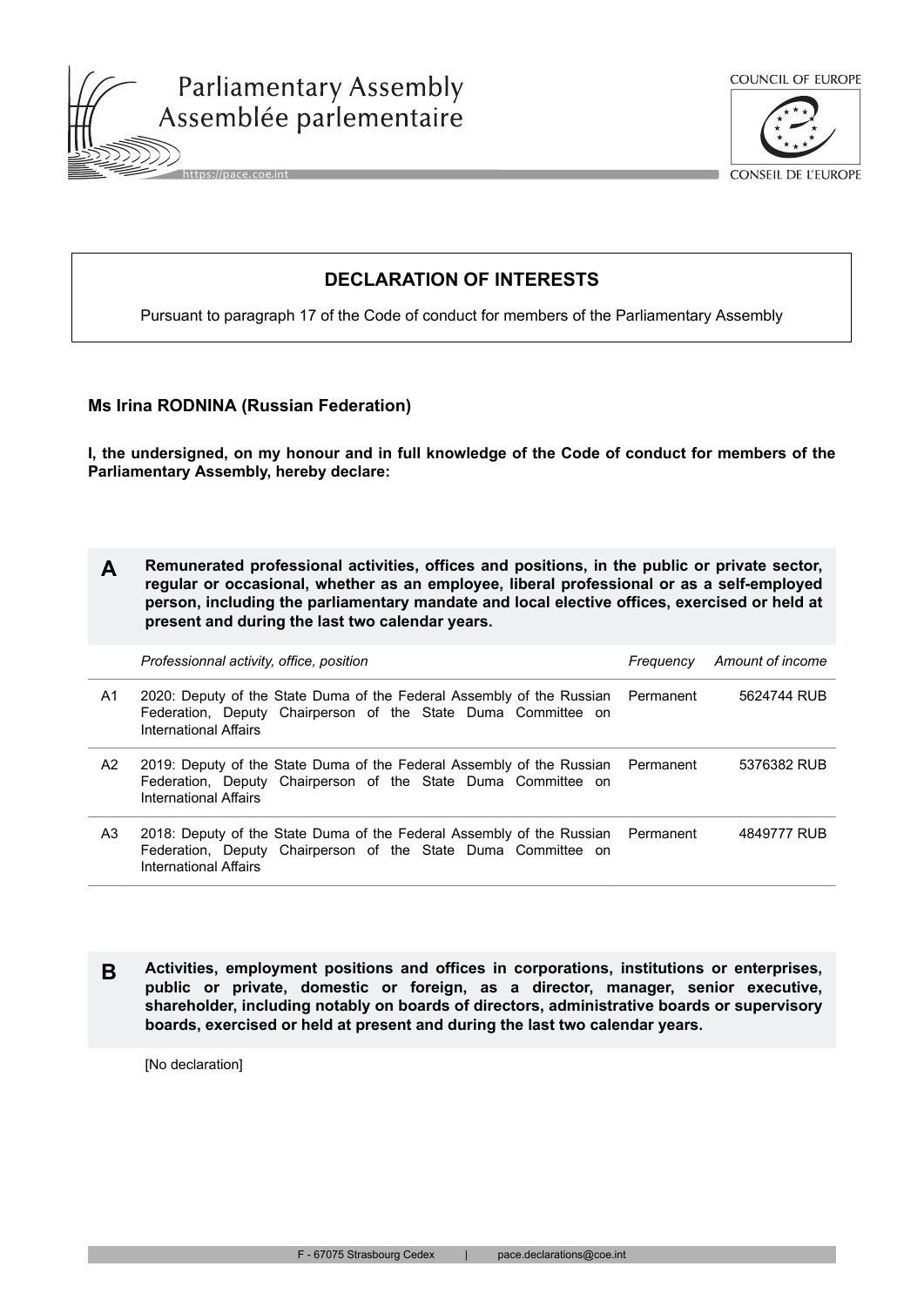**C Participation, whether remunerated or unremunerated, as a member of a management or advisory body (management, supervisory, advisory or administrative board) of institutions or non-commercial enterprises such as NGOs, associations, charities, foundations, clubs, public or private, domestic or foreign, exercised or held at present and during the last two calendar years.**

|    | Name of the institution or enterprise, and position held                                      | Amount of income (if<br>remunerated) | Expenses covered |
|----|-----------------------------------------------------------------------------------------------|--------------------------------------|------------------|
| C1 | President of the Figure Skating Federation of the Moscow<br>region                            | 0 RUB                                | 0 RUB            |
| C2 | the Women's View<br>Public<br>Founder of<br>Diplomacy<br>Foundation                           | 0 RUB                                | 0 RUB            |
| C3 | President of the International<br>Sports Film Festival<br>Krasnogorski                        | 0 RUB                                | 0 RUB            |
| C4 | President of the All-Russian public sports organization<br>"Russian school sports federation" | 0 RUB                                | 0 RUB            |

**D Occasional activities, mandates, missions and positions, whether remunerated or unremunerated, as consultant, advisor, expert, lobbyist, lecturer, etc. performed at present and during the last two calendar years, including abroad.**

[No declaration]

## **E Membership of friendship groups or interparliamentary relations groups.**

*Friendship groups and position held (chair, vice-chair or member)*

- E1 Coordinator of the Interparliamentary Commission on Cooperation between the Federal Assembly of the Russian Federation and the National Assembly of Turkmenistan
- E2 Member of the Interparliamentary Commission on Cooperation between the Federal Assembly of the Russian Federation and the National Assembly of the Republic of Armenia
- E3 Member of the Interparliamentary Commission on Cooperation between the Federal Assembly of the Russian Federation and the National Assembly of the Republic of Cuba
- E4 Member of the Interparliamentary Commission on Cooperation between the Federal Assembly of the Russian Federation and the Parliament of the Czech Republic
- **F Support, whether financial or in terms of staff or material, donations, including sponsorships and money gifts granted by third parties (additional to that provided by the national parliament and the national political party), accepted during the previous calendar year.**

[No declaration]